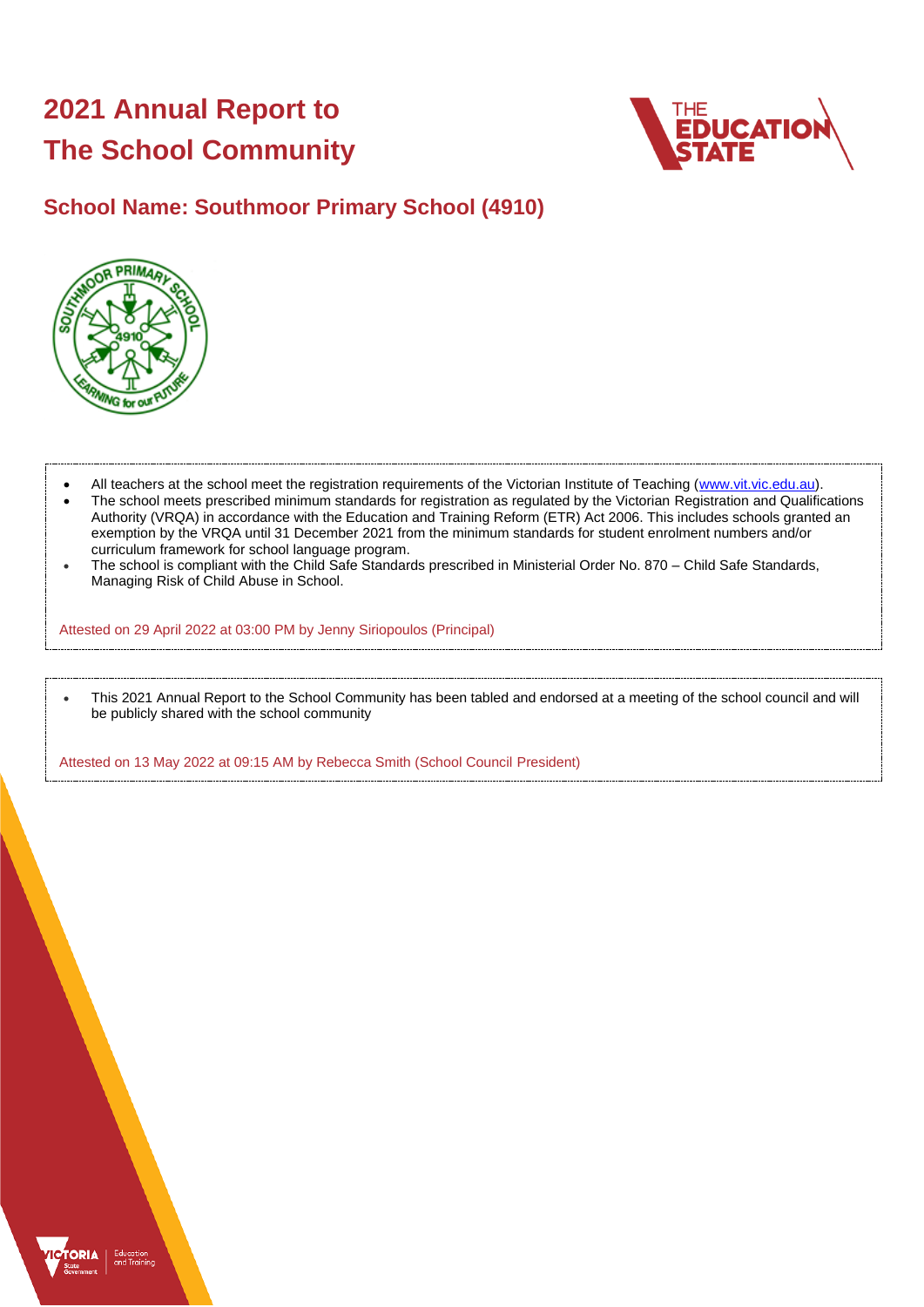

# How to read the Annual Report

## What does the *'About Our School'* commentary section of this report refer to?

The 'About our school' commentary provides a brief background on the school, an outline of the school's performance over the year and future directions.

The 'School Context' describes the school's vision, values and purpose. Details include the school's geographic location, size and structure, social characteristics, enrolment characteristics and special programs.

The 'Framework for Improving Student Outcomes (FISO)' section includes the improvement initiatives the school has selected and the progress they have made towards achieving them through the implementation of their School Strategic Plan and Annual Implementation Plan.

### What does the *'Performance Summary'* section of this report refer to?

The Performance Summary includes the following:

### **School Profile**

- student enrolment information
- the school's 'Student Family Occupation and Education' category
- a summary of parent responses in the Parent Opinion Survey, shown against the statewide average for Primary schools
- school staff responses in the area of School Climate in the School Staff Survey, shown against the statewide average for Primary schools

### **Achievement**

- English and Mathematics for Teacher Judgements against the curriculum
- English and Mathematics for National Literacy and Numeracy tests (NAPLAN).

### **Engagement**

Student attendance at school

### **Wellbeing**

Student responses to two areas in the Student Attitudes to School Survey:

- Sense of Connectedness
- Management of Bullying

Results are displayed for the latest year and the average of the last four years (where available). As NAPLAN tests were not conducted in 2020, the NAPLAN 4-year average is the average of 2018, 2019 and 2021 data in the 2021 Performance Summary.

## Considering COVID-19 when interpreting the Performance Summary

The Victorian community's experience of COVID-19, including remote and flexible learning, had a significant impact on normal school operations in 2020 and 2021. This impacted the conduct of assessments and surveys. Readers should be aware of this when interpreting the Performance Summary.

For example, in 2020 and 2021 school-based surveys ran under changed circumstances, and NAPLAN was not conducted in 2020. Absence and attendance data during this period may have been influenced by local processes and procedures adopted in response to remote and flexible learning.

Schools should keep this in mind when using this data for planning and evaluation purposes.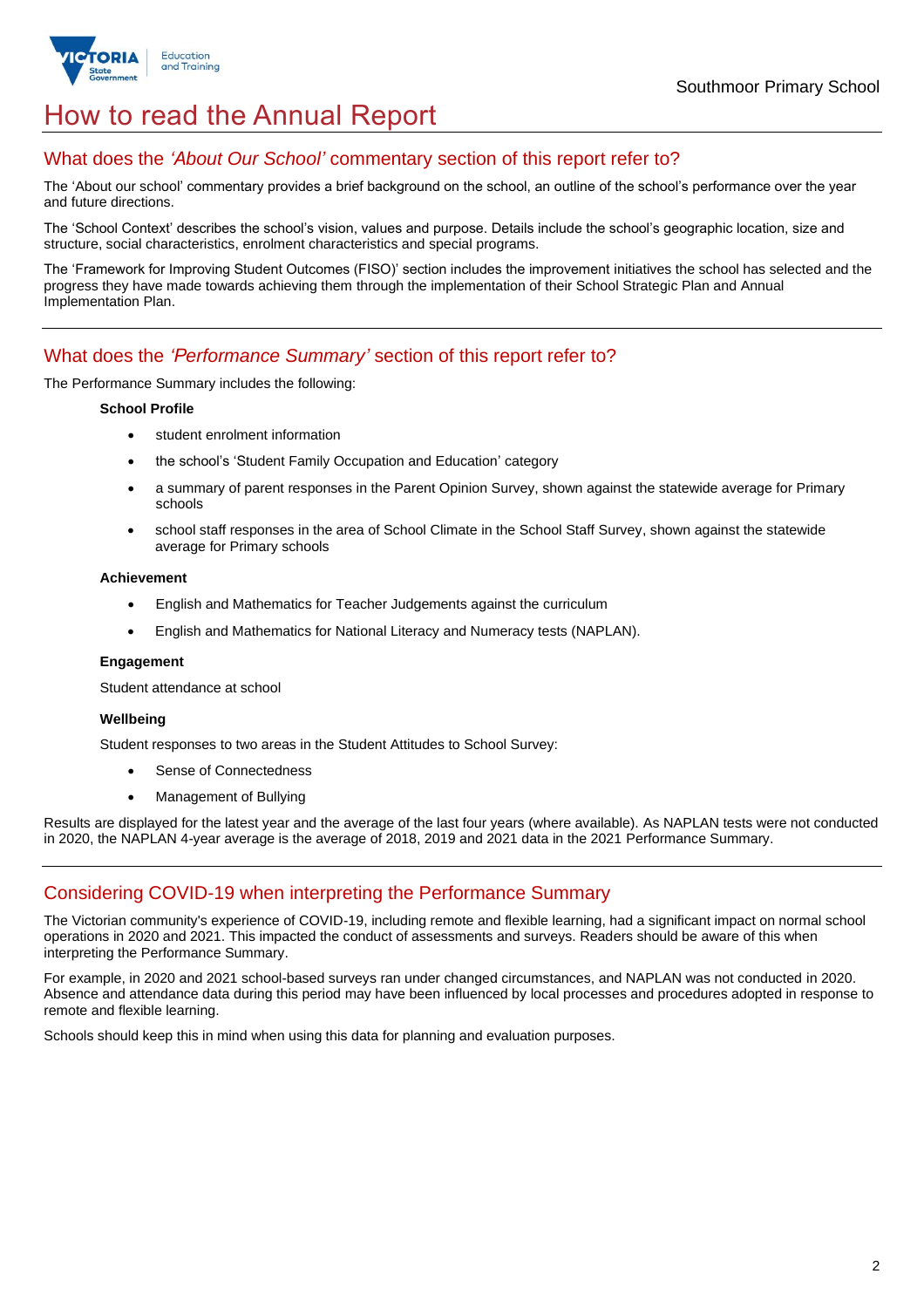

## How to read the Annual Report (continued)

### What do *'Similar Schools'* refer to?

Similar Schools are a group of Victorian government schools with similar characteristics to the school.

This grouping of schools has been created by comparing each school's socio-economic background of students, the number of non-English speaking students and the school's size and location.

## What does *'NDP'* or '*NDA*' mean?

'NDP' refers to no data being published for privacy reasons or where there are insufficient underlying data. For example, very low numbers of participants or characteristics that may lead to identification will result in an 'NDP' label.

'NDA' refers to no data being available. Some schools have no data for particular measures due to low enrolments. There may be no students enrolled in some year levels, so school comparisons are not possible.

Note that new schools only have the latest year of data and no comparative data from previous years. The Department also recognises unique circumstances in Specialist, Select Entry, English Language, Community Schools and schools that changed school type recently, where school-to-school comparisons are not appropriate.

## What is the *'Victorian Curriculum'*?

The Victorian Curriculum F–10 sets out what every student should learn during his or her first eleven years of schooling. The curriculum is the common set of knowledge and skills required by students for life-long learning, social development and active and informed citizenship.

The Victorian Curriculum is assessed through teacher judgements of student achievement based on classroom learning.

The curriculum has been developed to ensure that school subjects and their achievement standards enable continuous learning for all students, including students with disabilities.

The 'Towards Foundation Level Victorian Curriculum' is integrated directly into the curriculum and is referred to as 'Levels A to D'.

'Levels A to D' may be used for students with disabilities or students who may have additional learning needs. These levels are not associated with any set age or year level that links chronological age to cognitive progress (i.e., there is no age expected standard of achievement for 'Levels A to D').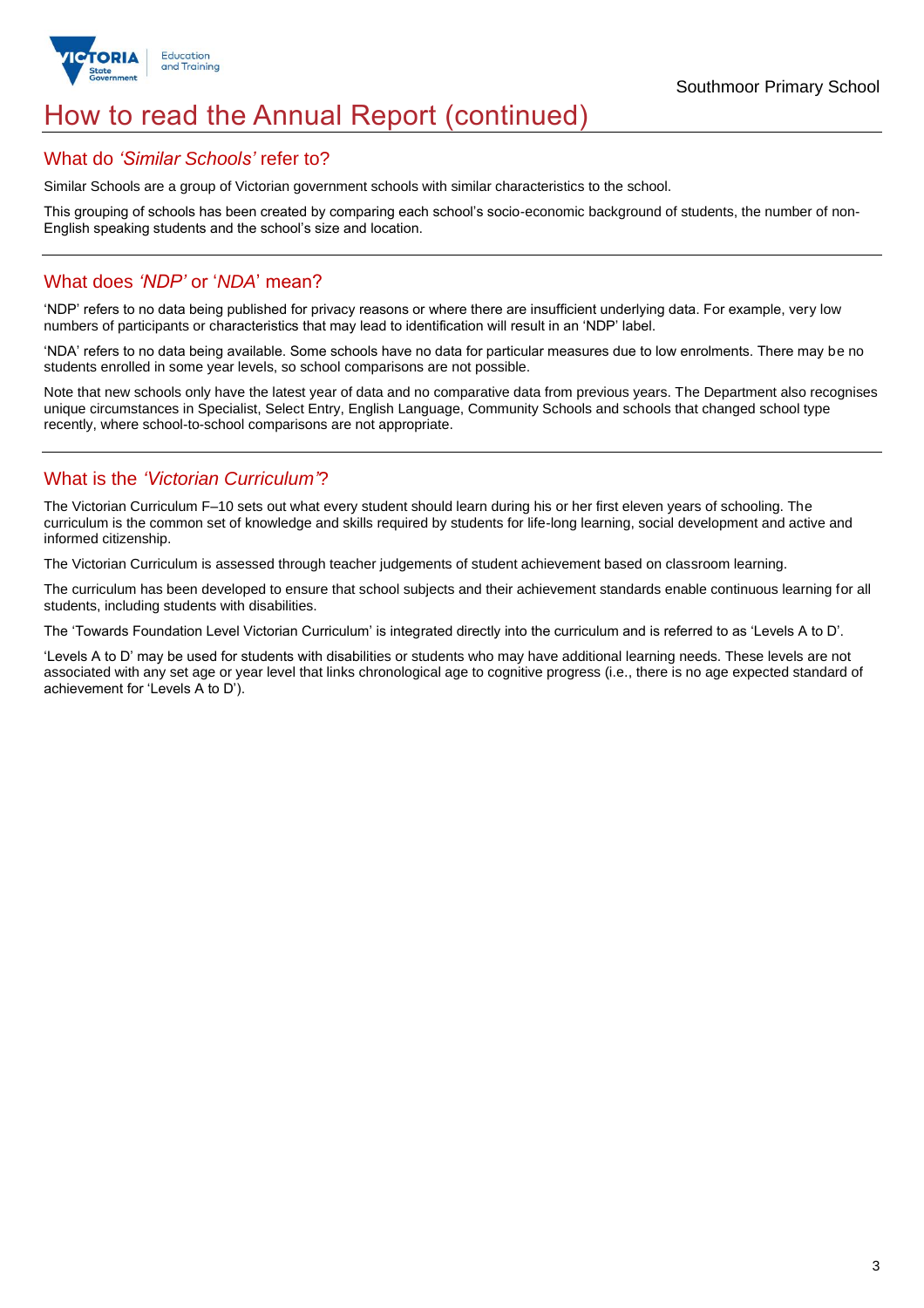

# **About Our School**

### School context

### Our School:

Southmoor Primary School, established in 1963, is situated in the bayside suburb of Moorabbin, with an enrolment of 485 in 2021. Out of this total enrolment a large percentage of students do not live in the immediate catchment area of the school. For 2020, the school only enrolled students who resided in the DET catchment zone of the school, even though 60-70 expressions of interest from outside the catchment were kept on a waiting list for quite some time, although not granted a place due to DET's new enrolment policy. Southmoor employs 2 principal class officers, 2 administrative staff members, 41 teacher staff, 14 education support staff and 2 miscellaneous staff during 2021, making a total FTE of 38.9 teaching staff and 11.1 ES staff. In 2021, the school had no Aboriginal or Torres Strait Islander staff members or students. We do however, have a large proportion of students who speak another language other than English at home (26% of students are EAL funded in 2021) and 5% are equity funded and 36% have been included in the National Consistent Collection of Disability data in 2021. The school has 21 students funded on the Program for Students with Disabilities but is rolling over to the Disability Inclusion model from Term 4 2021. Focussing on responding to the impacts of COVID-19 on student learning and wellbeing has been a significant focus in the most recent part of the current SSP and the AIP for 2021.

Southmoor Primary School is located on five hectares of spacious, maintained grounds, featuring a native garden setting, with water and garden features, playground areas, water and energy saving initiatives and organic vegetable, fruit and herb production. Our philosophy can be seen in both the programs we offer and our overall vision where we strive to provide all students with an enriching and challenging learning experience over their seven years at Southmoor. This is driven by 21st century classroom practices to positively impact student engagement, inclusivity and access to learning and high expectations of our learners to achieve to their potential. This is fostered by a sense of shared purpose in our school community. Inquiry learning, critical thinking and real world hands on experience drives the planning of learning programs and selection of initiatives, such as the Stephanie Alexander Kitchen Garden Program and STEAM programs. Southmoor also has a strong focus on consistent, differentiated, personalised and evidence based approaches to the teaching and learning of literacy and numeracy.

## Framework for Improving Student Outcomes (FISO)

In 2021, our FISO focus areas were: \*Building Practice Excellence \*Curriculum Planning and Assessment \*Health and Wellbeing

In 2021, Southmoor Primary School began the year with a particular focus on DET's state wide goal and strategies: learning, catch up and extension priority, happy, active and healthy kids priority and connected schools priority. Other KIS from the Strategic Plan were building teacher and student confidence in using assessment for, of and as learning and increasing the consistency of the embedding of an authentic literacy program across P-6. Some of the AIP actions and professional development plans needed to be modified to suit remote learning and respond quickly to the changes as the year progressed.

The remote learning programs involved a strong focus on connection and wellbeing, with daily check-ins and meetings, particularly for the longer stretches of remote learning a wellbeing focussed day was incorporated into the week to both support students to connect to their class teacher and peers, as well as to provide flexibility for families who were juggling working from home, multiple children needing support, etc. The afternoon session each day included specialist lessons that were optional, designed to engage the students in learning across different curriculum areas. Online, live PE sessions complimented the focus on physical activity in tasks that were assigned to be done when suited the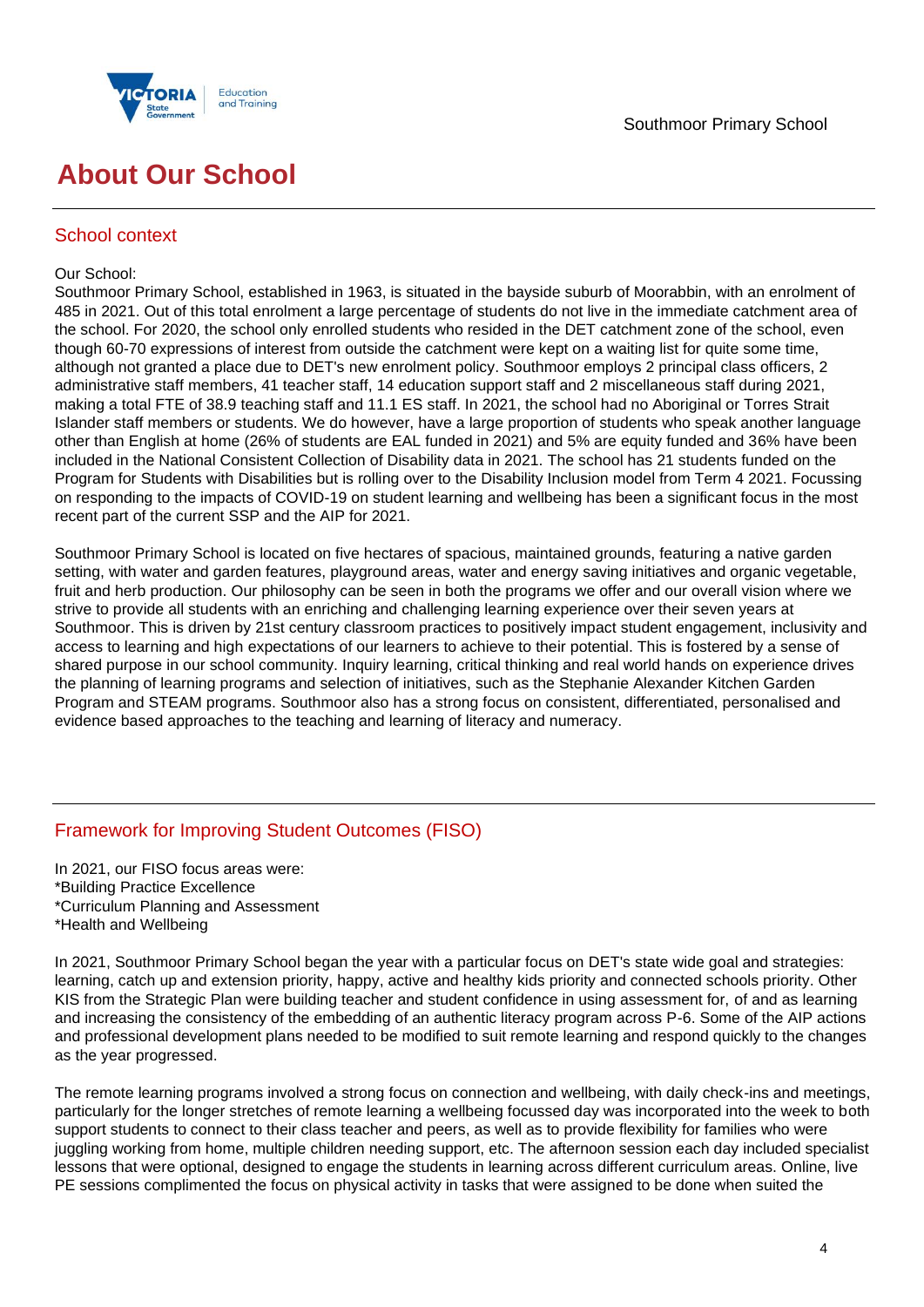

student at home. Individual student support needs were a strong focus, with additional social group meetings, teacher or ES staff two on one meetings and modification of tasks where required. Many of our vulnerable students attended onsite supervision of remote learning along with the children of essential workers, with the teaching and ES staff running these programs making engagement for students who were experiencing additional vulnerabilities and challenge a strong focus.

Upon our return to face to face learning in Term 4, the importance of the link between wellbeing and achievement meant that priority one had to be the emotional wellbeing of our students as they made the big transition back to school life- without this, the academic needs could not be addressed. As we returned to face to face learning, we were also preparing for our review of the Strategic Plan that was about to end, which ,meant that the evaluation of programs, teaching and learning and the development of future focus areas was to take place.

## Achievement

As 2021 was the final year of our 2018-2021 Strategic Plan, the years leading up to 2021 had incremental increases to targets to ideally achieve the overall four year targets set in 2018. As the events of 2020 and 2021 were unforeseen when targets were set, this is reflected in the results and comments below.

Goal: To accelerate the learning growth of every student in English and Mathematics.

### Outcome: Goal partially met

When this target was developed, the intended focus was increasing learning opportunities and academic progress for students in the middle and upper achievement groups who were not progressing as much as would be expected. However, changes in cohorts, enrolment patterns and learning needs, as well as COVID-19 have meant that although the data is still relevant, the implications, the factors behind and the needs of the students have changed and we as a school have had to adapt to respond to this. With the unforeseen challenges and changes that have occurred in this strategic plan period, in terms of the data, this target is partially met. Over the Strategic Plan period we also found two particular year level cohorts with unusually high levels of complex needs that impact their learning, the data and the areas of focus for those cohorts have been reflected in AIPs for this Strategic Plan period.

When we were able to run our catchup work in 2021, with a focus on evidence based intervention in reading (Structured Synthetic Phonics, MiniLit and MacqLit), we saw promising results. The school expanded on the budget for the Tutoring Initiative, funding an additional teacher to support the TLI teachers to run further MiniLit groups as well as to run an additional personalised learning group to support differentiation and extension in the middle years. The school has chosen to target both students who were significantly impacted by remote learning and students who were already academically at risk prior to remote learning, as we observed a larger than expected impact on learning confidence in our students who were already experiencing learning challenge (such as those with specific learning disorders) prior to remote learning. During remote learning, our TLI tutors focussed on supporting engagement and modification of work to make learning more accessible.

Our 21 PSD students continued to have tasks modified during remote learning as needed, with approximately a third if these students attending onsite supervision due to either vulnerability or having parents who were essential workers. For some of our PSD students, non-academic goals were a focus during this time due to the impacts of the pandemic on their wellbeing and mental health, the transition back and forth between face to face learning and remote learning was extremely challenging and supporting this had to take priority, especially in Term 4. But despite the additional challenges many of our PSD students experienced in 2021, overall Good-Excellence progress on their personal goals was achieved in the vast majority of cases, with only a very small percentage stalling completely in their progress (and in these cases, this was due to a need to focus on another emergent area).

### Progress towards AIP Targets in 2021:

As 2021 was the last year of the Strategic Plan, the targets reflect the final stages of the four year goals that had been being built towards incrementally over the course of the Strategic Plan period (set in 2018 . Due to the unforeseen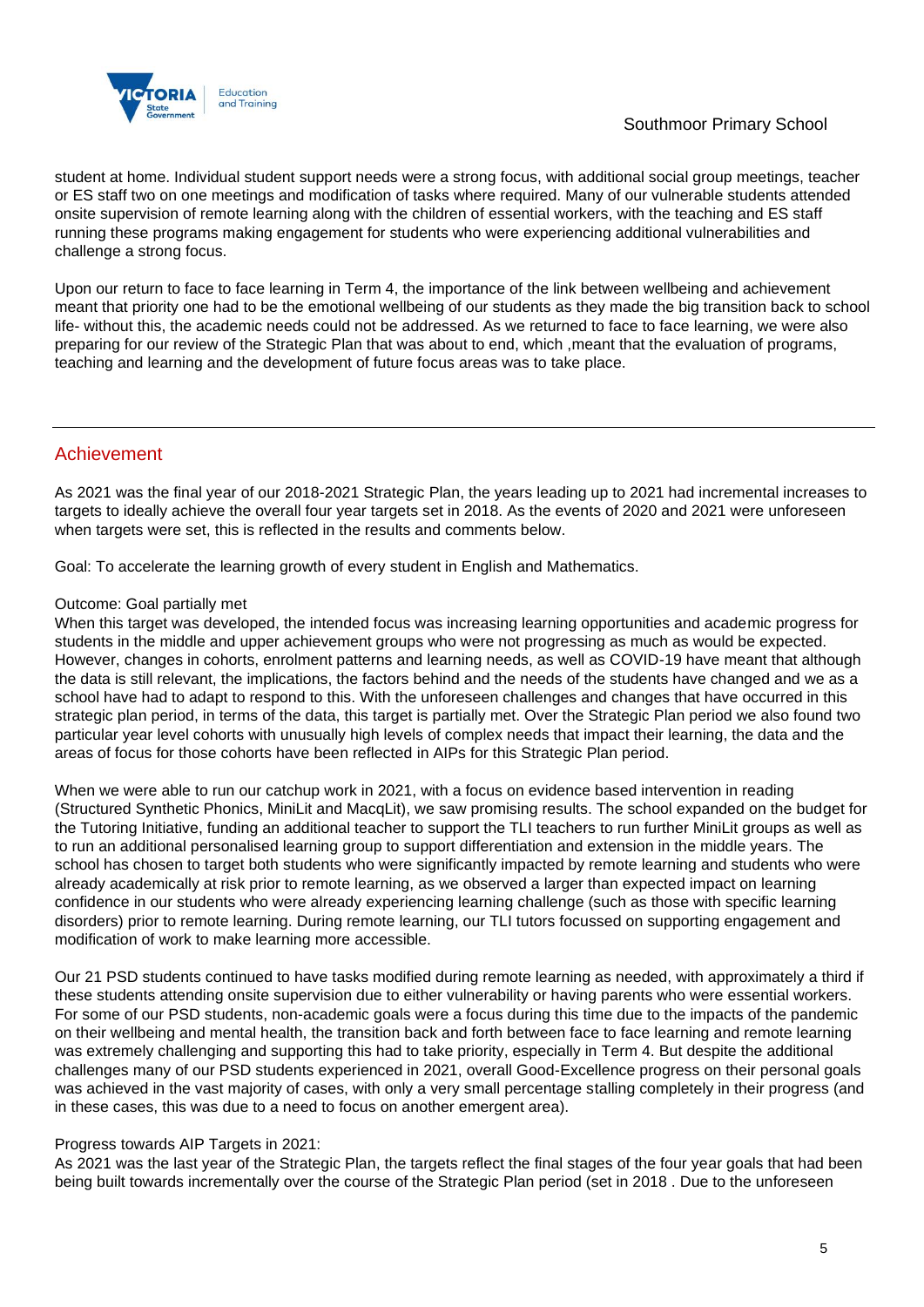

events of the last two years of the Strategic Plan, some of the targets had reduced relevancy in either/both 2020 and 2021).

Target: Each deemed capable student to make at least one Victorian Curriculum level of learning progress in each school year during the Strategic Plan period in English and Mathematics

Following the significant impacts of remote learning on academic progress measured from end 2019 to end 2020 (where large numbers of students were not able to make 12 months progress in 12 months), followed by another year with longer periods of remote learning, we are pleased that significantly more students made 12 months or more growth in 2021. This is a reflection of responsiveness and change to how remote learning was delivered when we were in lockdown periods, the TLI and additional resourcing to intervention and personalised learning. For example, in 2020, 75% of Year 1 students made less than 12 months progress in Number and Algebra, but in 2021, that same cohort in Year 2, this was reduced to 18% and of those 18% most were students who had poor attendance during remote learning due to family circumstances. Similarly in English, in 2020, 38% of Year 2 students did not make 12 months of progress in 12 months in Reading, but by the end of the 2021 school year, as disruptive as it was, this had reduced to 13%.

Target: Writing: the percentage of students achieving high NAPLAN Year 3 to 5 Relative Gain in Writing to reach 40% on average during the strategic plan period (2018-2021)

When setting this target, we did not anticipate the events of 2020 and 2021, nor did we anticipate that NAPLAN would not be administered in 2020. Although the number of students making low growth did not change significantly, less students made high growth (with most making medium, or expected, growth). The three data points in terms of high growth that we do have are 48% in 2018, 37% in 2019, 19% in 2021, with an average of 33.4% over the Strategic Plan period.

Target: Writing: the percentage of Year 5 students achieving in the top two NAPLAN Bands (7 and 8) to be at or above 40% on average during the strategic plan period (2018-2021)

This was maintained, despite cohort-related variation across the 3 years. In 2018, 41% of Year 5s achieved in the top two bands for writing and in 2019, 43% achieved the same, indicating we were well and truly on track to meet this target. 2021's year 5s had been impacted by the disruptions of 2020 and some further disruptions just prior to sitting NAPLAN, so we anticipated a lower percentage of students achieving in the top 2 bands in 2021 (25%). Overall, with a missing year of data due to no NAPLAN administration in 2020, the average across the Strategic Plan period was 36.3%, impacted by the lower percentage in 2021.

2021 was the year of our School Review, which despite the challenges of completing a review of a four year Strategic Plan during periods of lockdown, has actually been wonderful timing in the sense that we are about to embark on a new Strategic Plan and resulting yearly Annual Implementation Plans (AIPs) that can consider and target the impacts of 2020 and 2021 on student achievement (as well as the links to engagement and wellbeing, discussed in the sections that follow).

## Engagement

In 2021, we had planned to focus on reducing the number of long periods of absence due to family holidays. As was the case in 2020, this was significantly reduced by the closure of international borders (as many of our families take long holidays back to see family in their country of origin, which accounts for a very large proportion of our student absences). This focus shifted to engaging students during remote learning and employ strategies to address attendance during remote learning. Many of our students faced additional barriers to participating in remote learningfor our younger students, who are less able to access their remote learning without some level of adult assistance, if parents were unable to provide this due to their own workloads or due to other reasons, such as caring for family members, then this often resulted in students not attending/completing learning tasks. Teachers in the junior levels conducted morning Google Meets, to explain the day's tasks but also as a wellbeing and attendance check in, then made contact with families if students were not present or not completing activities. Teachers remained mindful that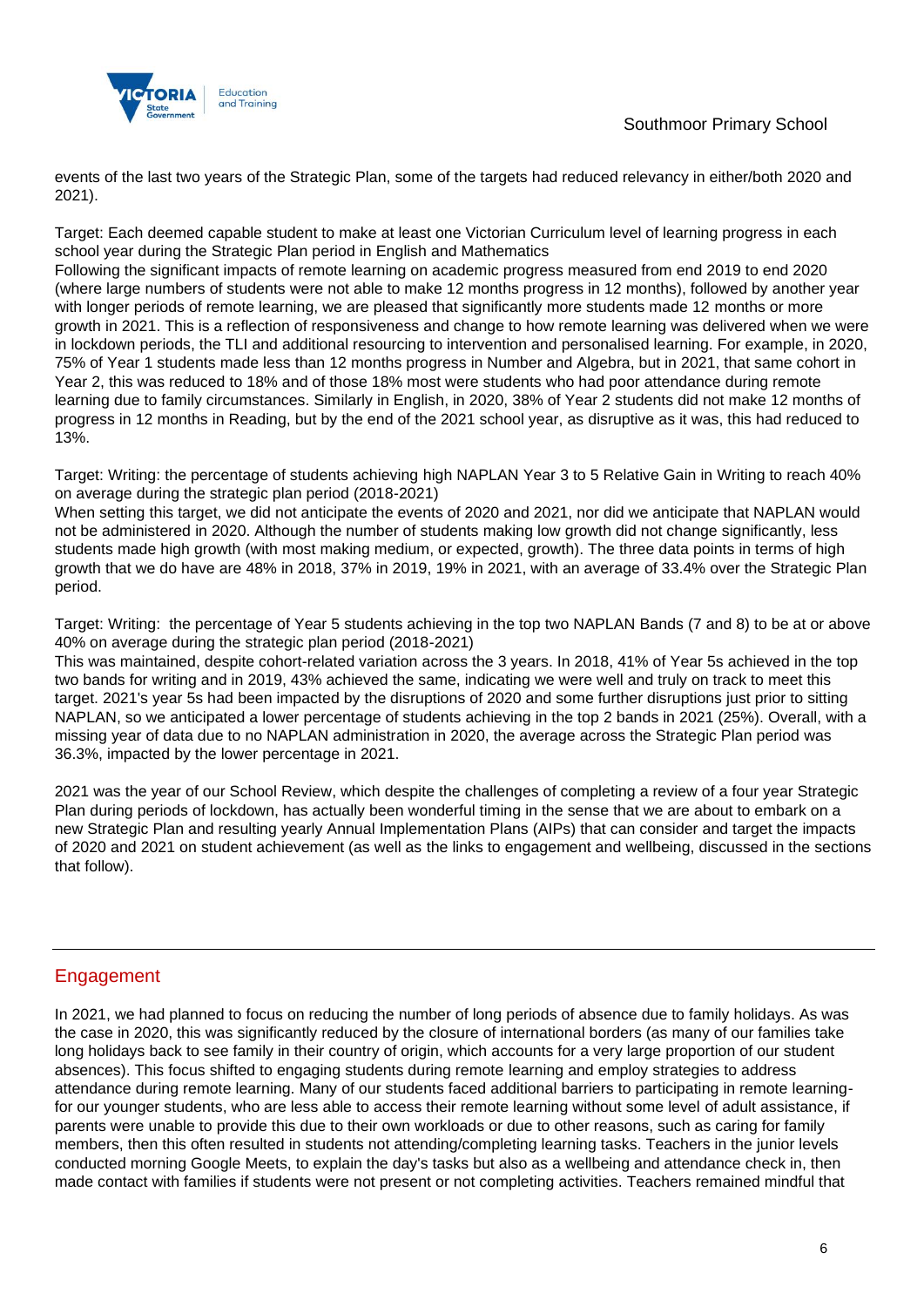

some students were completing their learning tasks at different hours, due to availability of an adult assisting them

In the older year levels, where students were more likely to be able to participate independently, attendance issues were related more to student wellbeing and other student factors, as often parents were not aware that their child was not engaging in the school day. Additional video meetings with these students and their families were provided or offered and teachers contacted parents to discuss attendance concerns, whilst also being understanding of the challenges working parents, or parents unable to provide direct supervision of their child's learning throughout the day for other reasons.

In both the older and younger year levels, families where challenging situations, such as safety, mental health concerns and other significant stressors were present, students were considered as vulnerable and offered the option of onsite attendance to ensure continued engagement with their learning, this worked well for a lot of our students experiencing challenges with engagement, but not all families wished to take this option, due to concerns around increased risk of contracting COVID-19.

To support transition back to face to face learning in Term 4 especially, our first and foremost focus was on connections to school- reconnecting with peers and teachers and fostering a positive sense of belonging at school through classroom activities and lessons about how students were feeling about being back at school, revisiting classroom expectations and working with others. Whilst a lot of our families (parents and students alike) were excited and relieved to return to school, many were also highly anxious. We tried to ensure things were as close to "normal" as possible, but differences were obvious (such as staggered timetables and staffing bubbles for COVID-19 safety) and this was difficult for a lot of our students. Further disruptions with positive cases and close contacts having to isolate did also mean that some cohorts experienced continued disruptions, whereas other cohorts were much less effected.

## **Wellbeing**

In line with the DET priorities goal for 2021, Southmoor's Wellbeing focus was to support student and staff wellbeing, learning and connectedness to Southmoor following 2020 and the periods of remote learning and lockdowns. Pivoting back and forth from face to face and remote learning in the shorter term in Term 1 and 2 then into a much longer period of remote learning meant that our initial plans for wellbeing strategies needed to change to meet the needs at that time, forward planning became very difficult due to the uncertainty of when we would return to face to face learning.

Strategies that worked well, were able to be implemented as planned:

\*Whole staff professional development day with organisational psychologist Leya Snider and her team, focussing on workplace wellbeing took place in Term 1. Her oganisation continued to support the leadership team to incorporate staff feedback into the wellbeing planning and develop a staff Wellbeing Committee.

\*Cybersafety Project- ongoing professional development for staff and learning program for students around cybersafety- even more relevant and necessary in the increased periods of remote learning.

Strategies that worked well, were adjusted to suit the situation throughout remote learning:

Continuously adapting the format/structure of the remote learning program to be inclusive of the varying home situations, prioritising family wellbeing where needed.

Offering optional online specialist sessions in the afternoons, students could choose which ones they attended. Wellbeing focus for Friday activities, also providing flexible time for completion of the week's tasks for families that needed it.

More online meetings, with social groups and wellbeing focus. Daily check ins allowed staff to monitor how their students were going.

Staff wellbeing activities/celebrations (COVID-19 safe) to provide a chance to connect as a staff- online trivia, Easter egg hunt, end of term breakfast.

Barriers and Areas for Future Focus in 2022

\*Staff and students feeling isolated during remote learning, adapting to changing back and forth and the transition back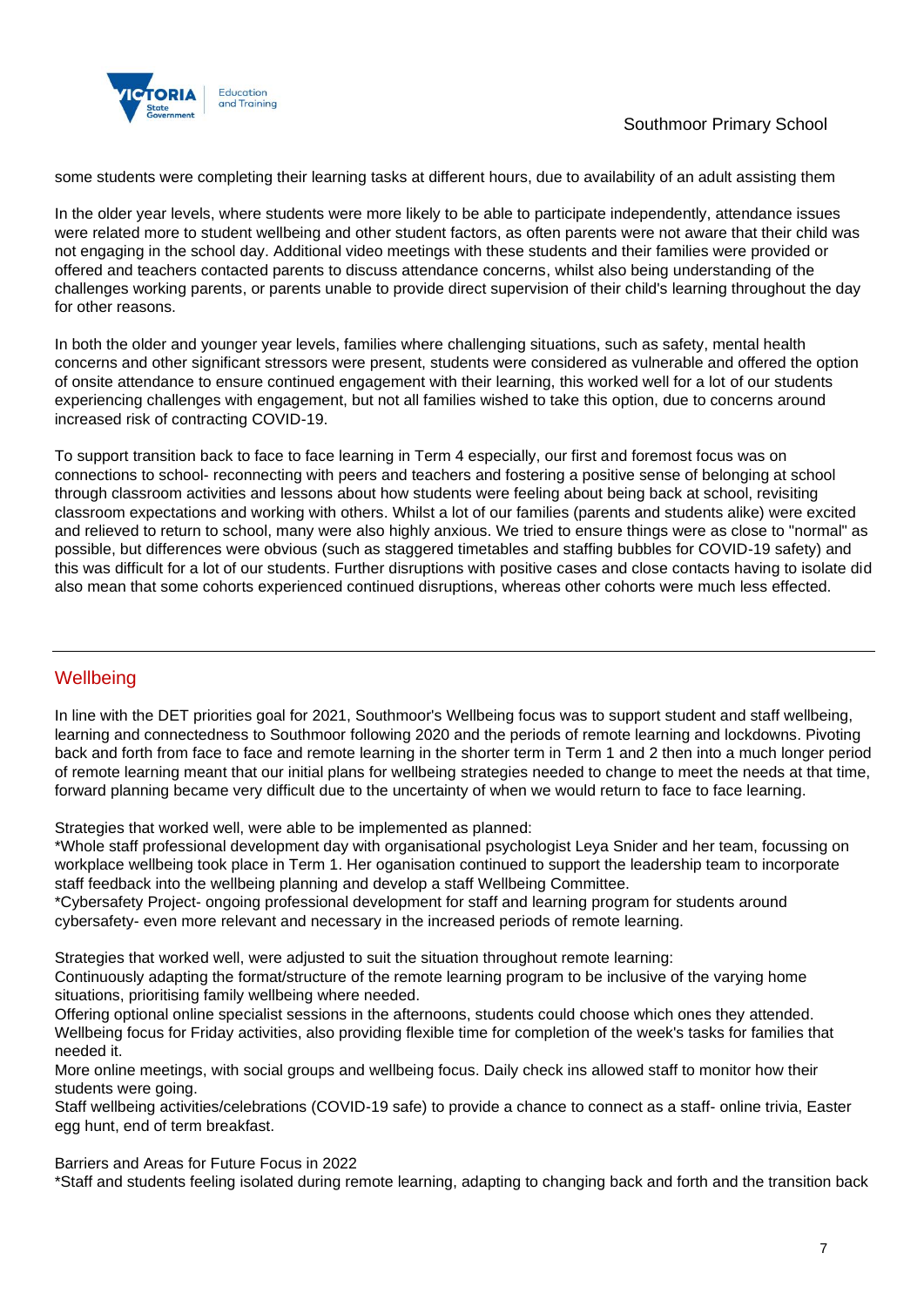

with the COVID-19 uncertainty continuing.

\*Staff wellbeing committee limited in the sorts of activities that could be delivered due to COVID-19 restrictions/lockdown.

\*Social and emotional impacts of lockdowns on the students- impacts of being socially isolated, increased unsupervised device time and an increase of conflicts, behavioual incidents and friendship issues. Smiling Minds program for staff and students across the school and targeted consultant support for year levels with specific needs to be built into 2022 AIP.

## Finance performance and position

Southmoor Primary School maintained a very sound financial position throughout a very difficult COVID 2021. The strong financial management of our Revenue and Expenditure resulted in a School Operating Reserve of \$87454.00 after all our School Based Programs are funded ensures for a solid base for 2022. Our \$1,029515.00 available funds carried forward will ensure we provide financial support for our Teaching and Learning initiatives including tutoring and high ability programs.

The available funds have been supplemented by significant fundraising activities over recent years to support the development and enhancement to our School grounds. Our successful application for a Minor Capital Works Fund Grant in 2020 resulted in \$311000 available via the VSBA to supply and construct a much-needed playground in 2022.

Our school community also plays a vital role in our overall financial performance in their support of our fundraising initiatives.

> **For more detailed information regarding our school please visit our website at <http://www.southmoor.vic.edu.au/>**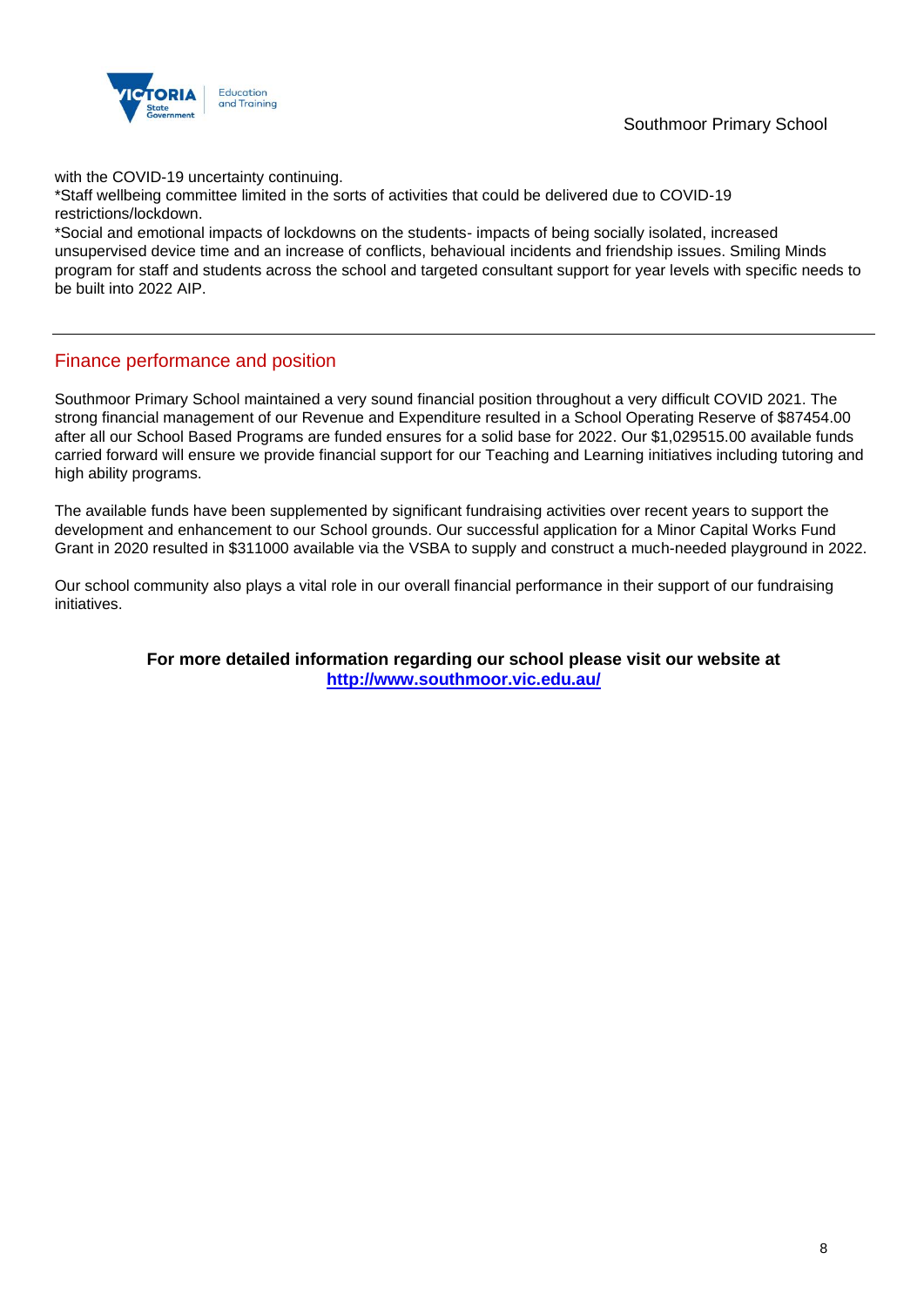

# **Performance Summary**

The Performance Summary for government schools provides an overview of how this school is contributing to the objectives of the Education State and how it compares to other Victorian government schools.

All schools work in partnership with their school community to improve outcomes for children and young people. Sharing this information with parents and the wider school community helps to support community engagement in student learning, a key priority of the Framework for Improving Student Outcomes.

Refer to the 'How to read the Annual Report' section for help on how to interpret this report.

## SCHOOL PROFILE

### **Enrolment Profile**

A total of 501 students were enrolled at this school in 2021, 252 female and 249 male.

31 percent of students had English as an additional language and 0 percent were Aboriginal or Torres Strait Islander.

### **Overall Socio-Economic Profile**

The overall school's socio-economic profile is based on the school's Student Family Occupation and Education index (SFOE).

SFOE is a measure of socio-educational disadvantage of a school, based on educational and employment characteristics of the parents/carers of students enrolled at the school. Possible SFOE band values are: Low, Low-Medium, Medium and High. A 'Low' band represents a low level of socio-educational disadvantage, a 'High' band represents a high level of socio-educational disadvantage.

This school's SFOE band value is: Low

### **Parent Satisfaction Summary**

The percent endorsement by parents on their school satisfaction level, as reported in the annual Parent Opinion Survey.

Percent endorsement indicates the percent of positive responses (agree or strongly agree) from parents who responded to the survey.



### **School Staff Survey**

The percent endorsement by staff on School Climate, as reported in the annual School Staff Survey.

Percent endorsement indicates the percent of positive responses (agree or strongly agree) from staff who responded to the survey. Data is suppressed for schools with three or less respondents to the survey for confidentiality reasons.

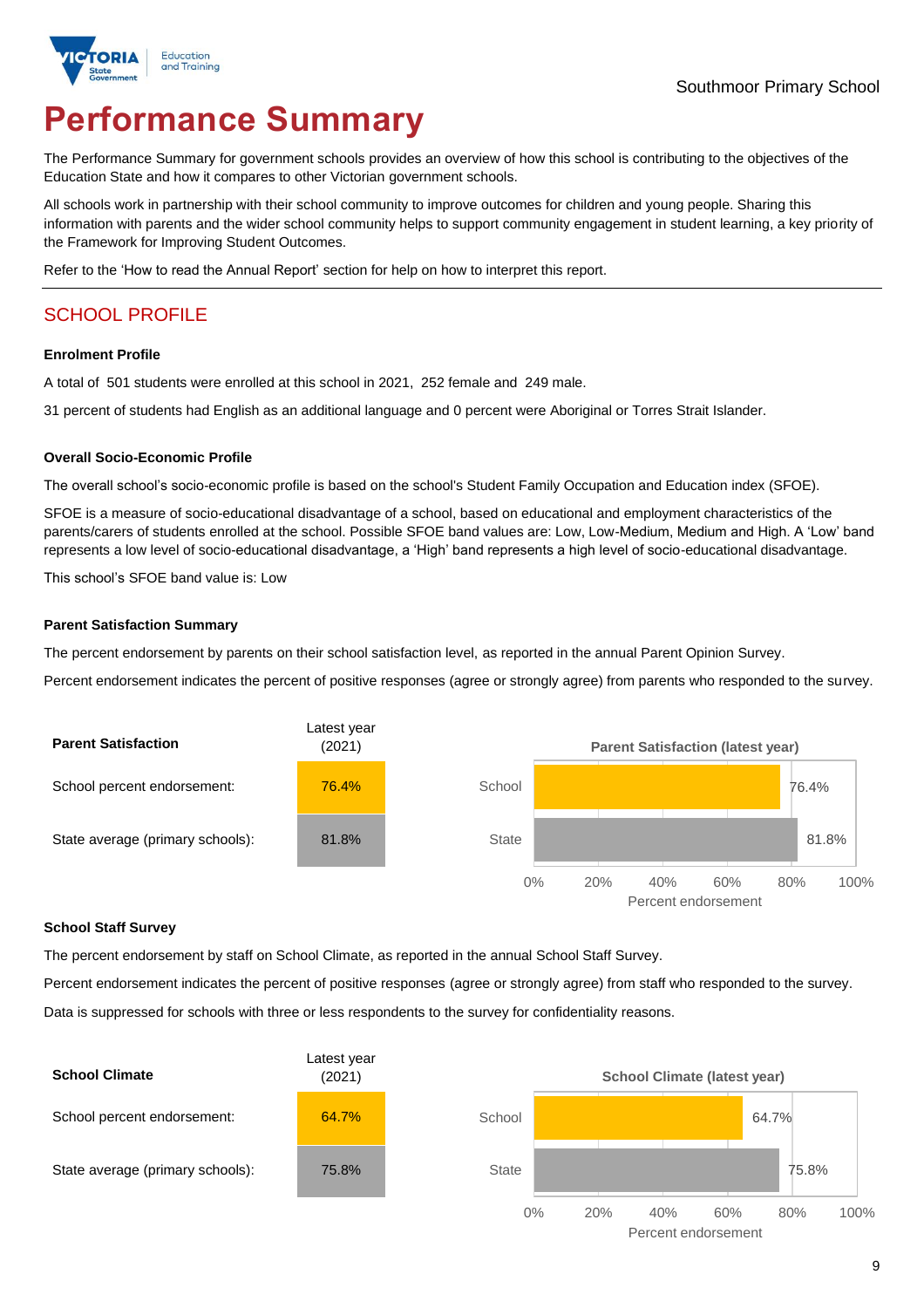

## ACHIEVEMENT

*Key: 'Similar Schools' are a group of Victorian government schools that are like this school, taking into account the school's socioeconomic background of students, the number of non-English speaking students and the size and location of the school.*

### **Teacher Judgement of student achievement**

Percentage of students working at or above age expected standards in English and Mathematics.



Percent students at or above age expected level

| <b>Mathematics</b><br>Years Prep to 6                             | Latest year<br>(2021) |
|-------------------------------------------------------------------|-----------------------|
| School percent of students at or above age<br>expected standards: | 87.6%                 |
| Similar Schools average:                                          | 93.8%                 |
| State average:                                                    | 84.9%                 |

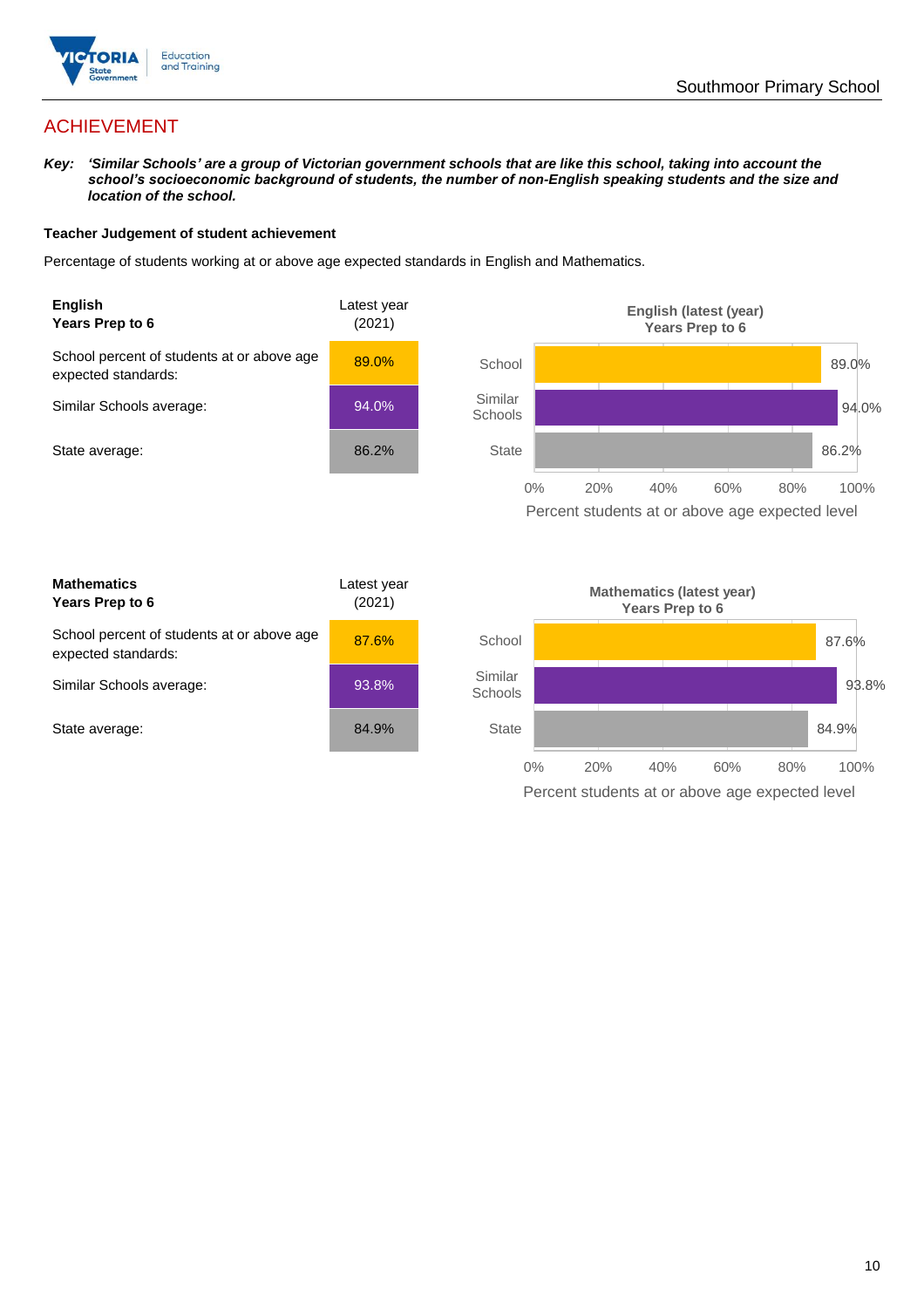

## ACHIEVEMENT (continued)

*Key: 'Similar Schools' are a group of Victorian government schools that are like this school, taking into account the school's socioeconomic background of students, the number of non-English speaking students and the size and location of the school.*

### **NAPLAN**

Percentage of students in the top three bands of testing in NAPLAN.

Note: NAPLAN tests were not conducted in 2020, hence the 4-year average is the average of 2018, 2019 and 2021 data.

| Reading<br>Year <sub>3</sub>                      | Latest year<br>(2021) | 4-year<br>average |                    | <b>NAPLAN Reading (latest year)</b><br>Year <sub>3</sub>                   |
|---------------------------------------------------|-----------------------|-------------------|--------------------|----------------------------------------------------------------------------|
| School percent of students in<br>top three bands: | 84.2%                 | 85.4%             | School             | 84.2%                                                                      |
| Similar Schools average:                          | 89.9%                 | 89.1%             | Similar<br>Schools | 89.9%                                                                      |
| State average:                                    | 76.9%                 | 76.5%             | <b>State</b>       | 76.9%                                                                      |
|                                                   |                       |                   | $0\%$              | 20%<br>40%<br>60%<br>100%<br>80%<br>Percent of students in top three bands |
| Reading<br>Year <sub>5</sub>                      | Latest year<br>(2021) | 4-year<br>average |                    | <b>NAPLAN Reading (latest year)</b><br>Year 5                              |
| School percent of students in<br>top three bands: | 81.5%                 | 82.6%             | School             | 81.5%                                                                      |
| Similar Schools average:                          | 86.6%                 | 83.8%             | Similar<br>Schools | 86.6%                                                                      |
| State average:                                    | 70.4%                 | 67.7%             | <b>State</b>       | 70.4%                                                                      |
|                                                   |                       |                   | $0\%$              | 20%<br>40%<br>60%<br>100%<br>80%<br>Percent of students in top three bands |
| <b>Numeracy</b><br>Year <sub>3</sub>              | Latest year<br>(2021) | 4-year<br>average |                    | <b>NAPLAN Numeracy (latest year)</b><br>Year <sub>3</sub>                  |
| School percent of students in<br>top three bands: | 81.3%                 | 86.5%             | School             | 81.3%                                                                      |
| Similar Schools average:                          | 83.5%                 | 84.9%             | Similar<br>Schools | 83.5%                                                                      |
| State average:                                    | 67.6%                 | 69.1%             | <b>State</b>       | 67.6%                                                                      |
|                                                   |                       |                   | $0\%$              | 20%<br>40%<br>60%<br>80%<br>100%<br>Percent of students in top three bands |
| <b>Numeracy</b><br>Year 5                         | Latest year<br>(2021) | 4-year<br>average |                    | <b>NAPLAN Numeracy (latest year)</b><br>Year 5                             |
| School percent of students in<br>top three bands: | 66.0%                 | 77.7%             | School             | 66.0%                                                                      |
| Similar Schools average:                          | 82.5%                 | 79.9%             | Similar<br>Schools | 82.5%                                                                      |
| State average:                                    | 61.6%                 | 60.0%             | <b>State</b>       | 61.6%                                                                      |
|                                                   |                       |                   | $0\%$              | 20%<br>40%<br>60%<br>80%<br>100%                                           |

Percent of students in top three bands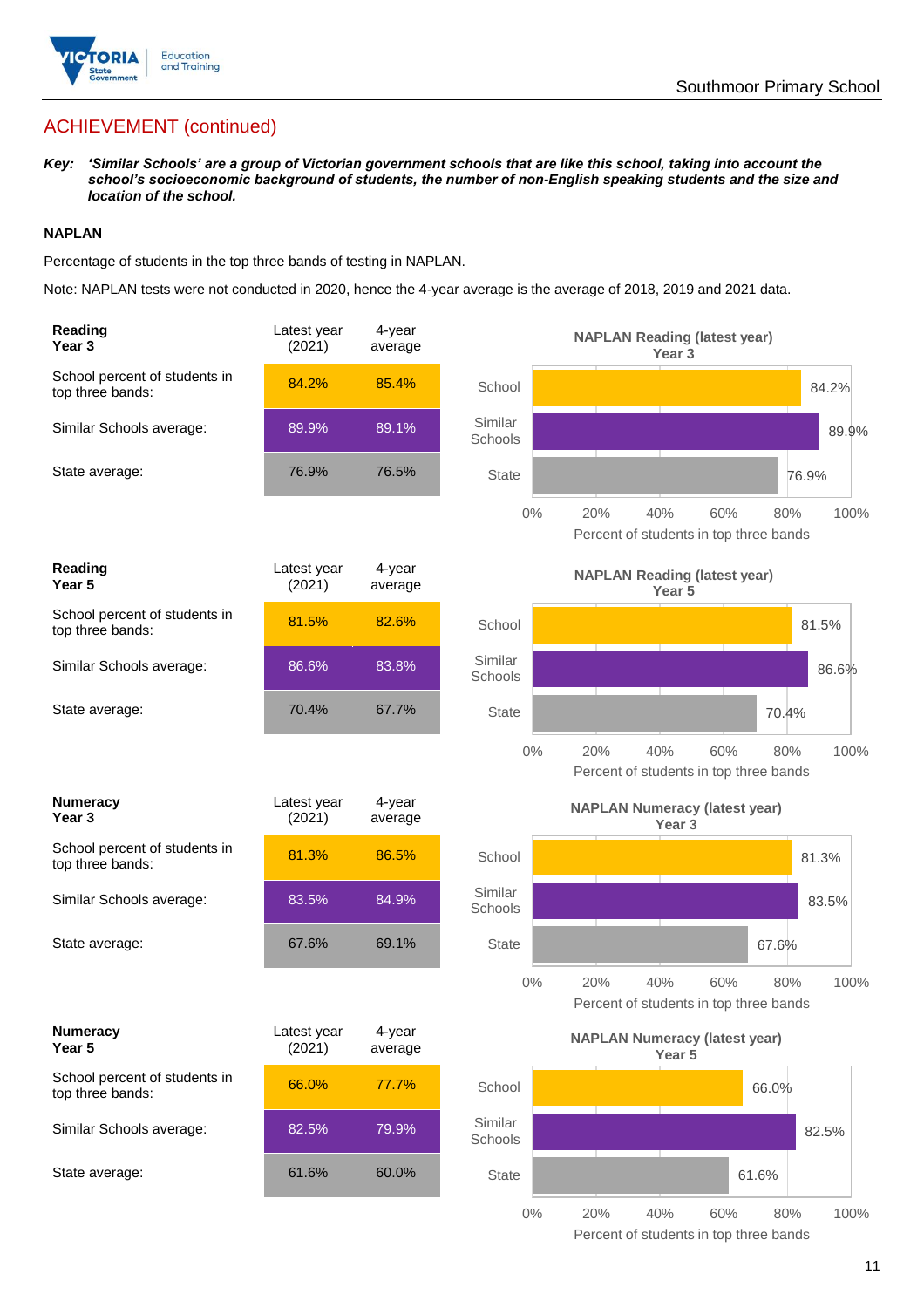

## ACHIEVEMENT (continued)

### **NAPLAN Learning Gain**

NAPLAN learning gain is determined by comparing a student's current year result relative to the results of all 'similar' Victorian students (i.e., students in all sectors in the same year level who had the same score two years prior). If the current year result is in the top 25 percent, their gain level is categorised as 'High'; middle 50 percent is 'Medium'; bottom 25 percent is 'Low'.

### **Learning Gain Year 3 (2019) to Year 5 (2021)**

![](_page_11_Figure_5.jpeg)

**N** Low Gain **Medium Gain High Gain**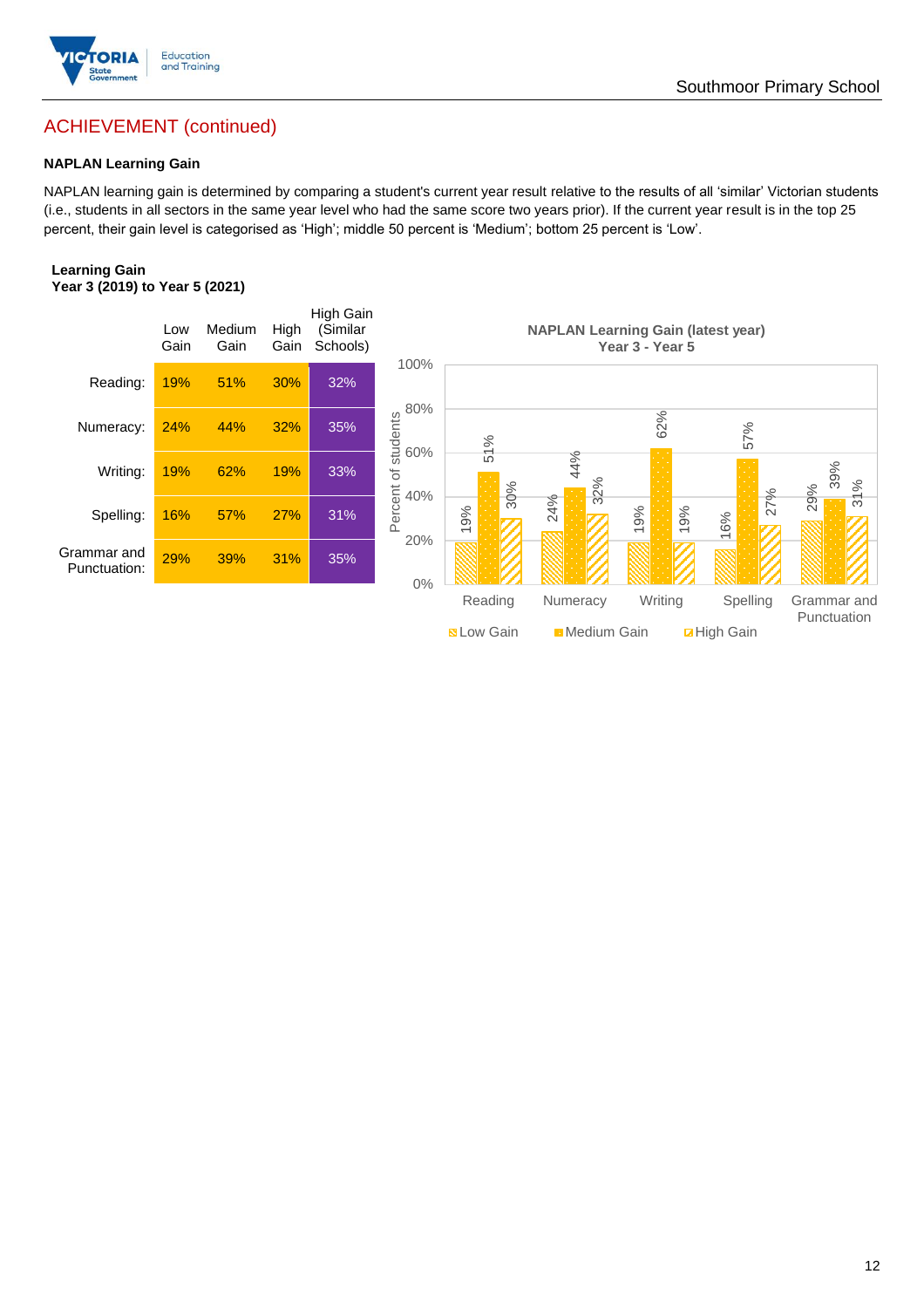![](_page_12_Picture_0.jpeg)

## ENGAGEMENT

*Key: 'Similar Schools' are a group of Victorian government schools that are like this school, taking into account the school's socioeconomic background of students, the number of non-English speaking students and the size and location of the school.*

### **Average Number of Student Absence Days**

Absence from school can impact on students' learning. Common reasons for non-attendance include illness and extended family holidays. Absence and attendance data in 2020 and 2021 may have been influenced by COVID-19.

![](_page_12_Figure_6.jpeg)

### **Attendance Rate (latest year)**

|                                             | Prep | Year 1 | Year 2 | Year 3 | Year 4 | Year 5 | Year 6 |
|---------------------------------------------|------|--------|--------|--------|--------|--------|--------|
| Attendance Rate by year level<br>$(2021)$ : | 92%  | 95%    | 93%    | 94%    | 94%    | 93%    | 94%    |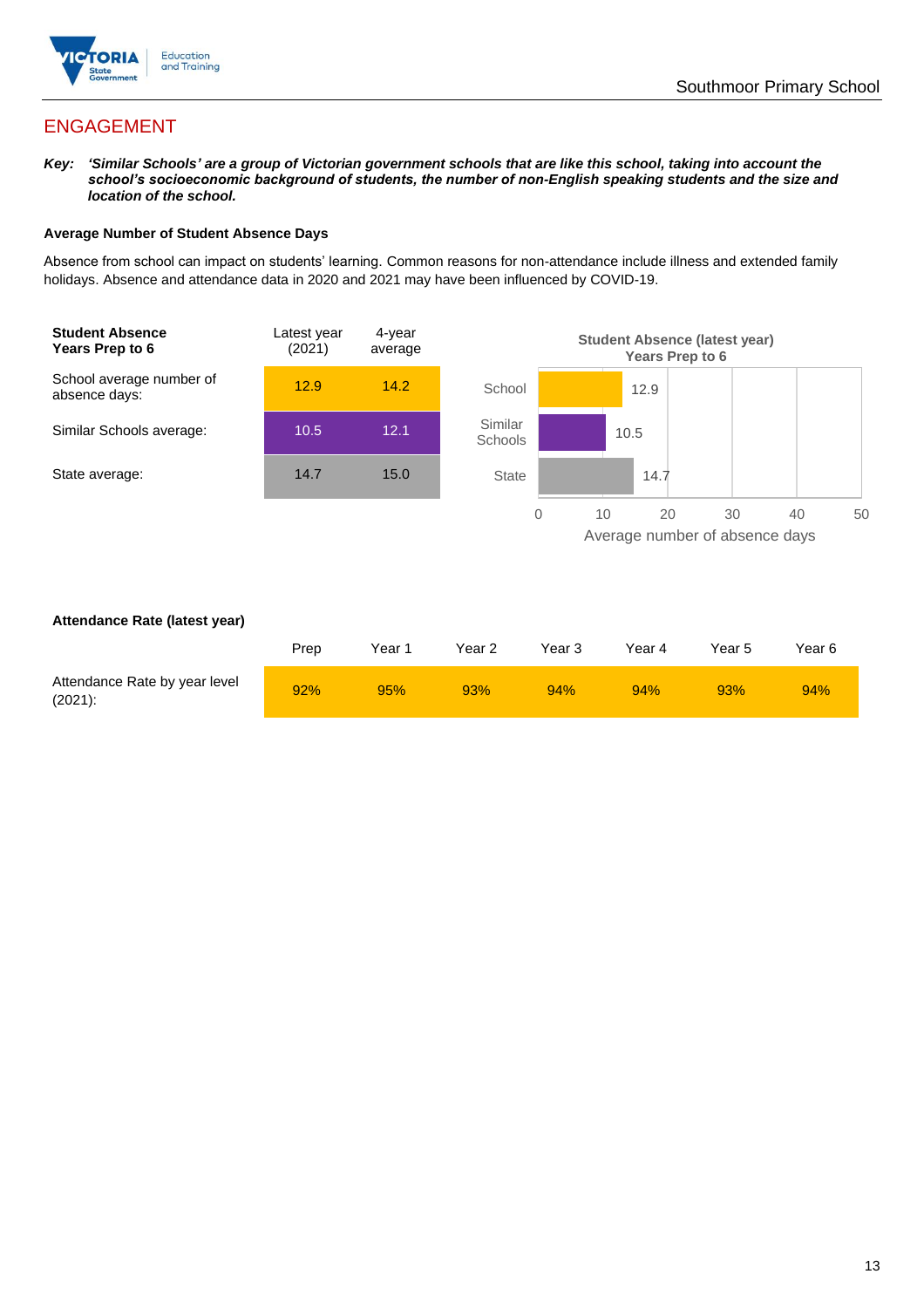![](_page_13_Picture_0.jpeg)

## **WELLBEING**

*Key: 'Similar Schools' are a group of Victorian government schools that are like this school, taking into account the*  school's socioeconomic background of students, the number of non-English speaking students and the size and *location of the school.*

### **Student Attitudes to School – Sense of Connectedness**

The percent endorsement on Sense of Connectedness factor, as reported in the Attitudes to School Survey completed annually by Victorian government school students, indicates the percent of positive responses (agree or strongly agree).

![](_page_13_Figure_6.jpeg)

*Due to lower participation rates, differences in the timing of the survey/length of survey period and the general impact of Covid19 across 2020 and 2021, data are often not comparable with previous years or within similar school groups. Care should be taken when interpreting these results.*

![](_page_13_Figure_8.jpeg)

### **Student Attitudes to School – Management of Bullying**

The percent endorsement on Management of Bullying factor, as reported in the Attitudes to School Survey completed annually by Victorian government school students, indicates the percent of positive responses (agree or strongly agree).

| <b>Management of Bullying</b><br>Years 4 to 6 | Latest year<br>(2021) | 4-year<br>average |  |
|-----------------------------------------------|-----------------------|-------------------|--|
| School percent endorsement:                   | 86.0%                 | 89.5%             |  |
| Similar Schools average:                      | 80.2%                 | 80.8%             |  |
| State average:                                | 78.4%                 | 79.7%             |  |

*Due to lower participation rates, differences in the timing of the survey/length of survey period and the general impact of Covid19 across 2020 and 2021, data are often not comparable with previous years or within similar school groups. Care should be taken when interpreting these results.*

![](_page_13_Figure_13.jpeg)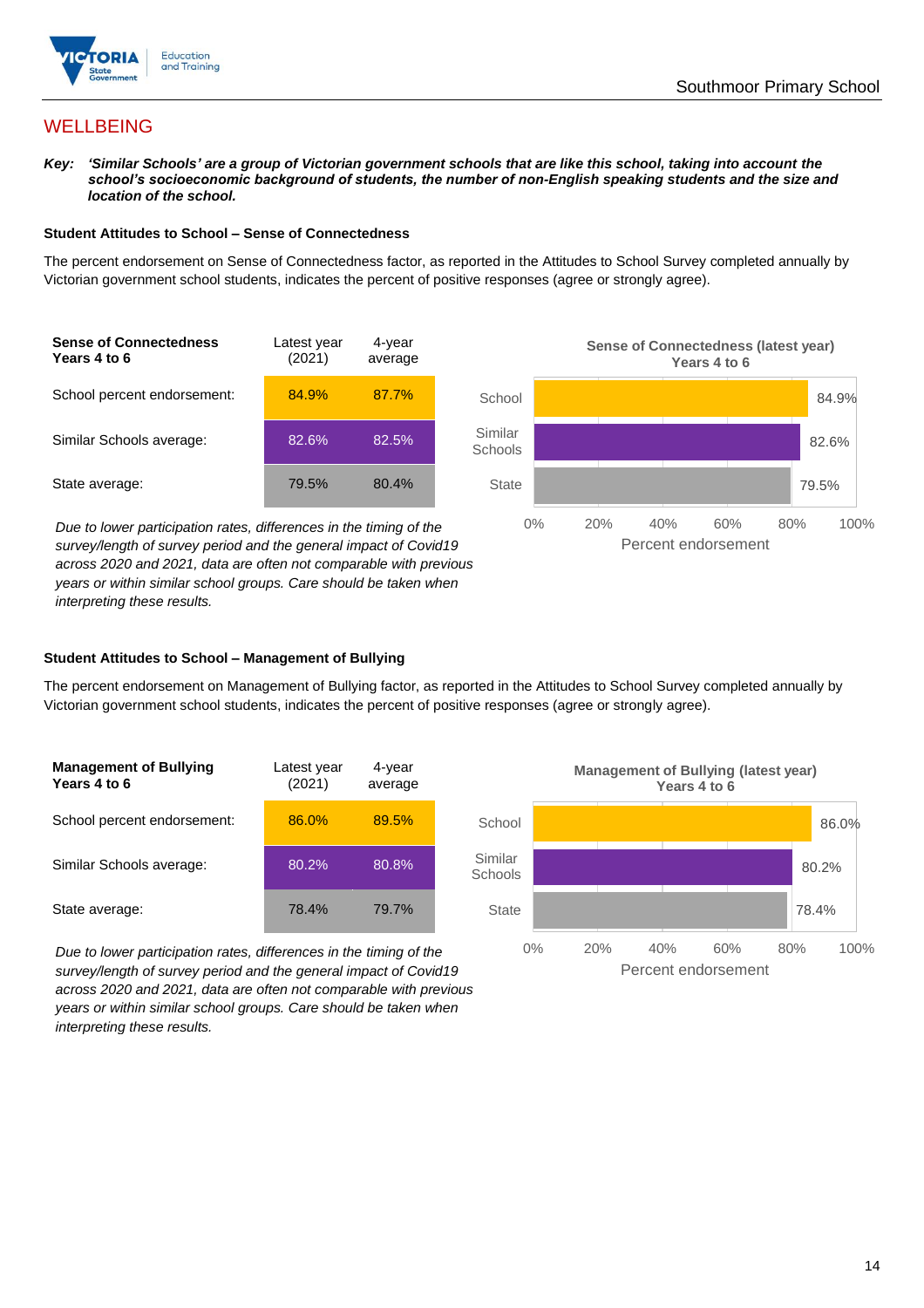![](_page_14_Picture_1.jpeg)

# **Financial Performance and Position**

FINANCIAL PERFORMANCE - OPERATING STATEMENT SUMMARY FOR THE YEAR ENDING 31 DECEMBER, 2021

| <b>Revenue</b>                  | <b>Actual</b> |
|---------------------------------|---------------|
| <b>Student Resource Package</b> | \$4,596,961   |
| Government Provided DET Grants  | \$364,064     |
| Government Grants Commonwealth  | \$11,071      |
| Government Grants State         | \$25,000      |
| Revenue Other                   | \$5,429       |
| <b>Locally Raised Funds</b>     | \$317,297     |
| <b>Capital Grants</b>           | \$0           |
| <b>Total Operating Revenue</b>  | \$5,319,821   |

| Equity $1$                                          | <b>Actual</b> |
|-----------------------------------------------------|---------------|
| Equity (Social Disadvantage)                        | \$13,116      |
| Equity (Catch Up)                                   | \$0           |
| <b>Transition Funding</b>                           | \$0           |
| Equity (Social Disadvantage - Extraordinary Growth) | \$0           |
| <b>Equity Total</b>                                 | \$13,116      |

| <b>Expenditure</b>                    | <b>Actual</b> |
|---------------------------------------|---------------|
| Student Resource Package <sup>2</sup> | \$4,821,294   |
| Adjustments                           | \$0           |
| <b>Books &amp; Publications</b>       | \$20          |
| Camps/Excursions/Activities           | \$60,720      |
| <b>Communication Costs</b>            | \$6,473       |
| Consumables                           | \$60,957      |
| Miscellaneous Expense <sup>3</sup>    | \$34,784      |
| <b>Professional Development</b>       | \$19,739      |
| Equipment/Maintenance/Hire            | \$55,373      |
| <b>Property Services</b>              | \$36,282      |
| Salaries & Allowances <sup>4</sup>    | \$241,159     |
| <b>Support Services</b>               | \$33,292      |
| Trading & Fundraising                 | \$40,263      |
| Motor Vehicle Expenses                | \$0           |
| Travel & Subsistence                  | \$0           |
| <b>Utilities</b>                      | \$35,378      |
| <b>Total Operating Expenditure</b>    | \$5,445,731   |
| <b>Net Operating Surplus/-Deficit</b> | (\$125,910)   |
| <b>Asset Acquisitions</b>             | \$41,908      |

(1) The equity funding reported above is a subset of the overall revenue reported by the school.

(2) Student Resource Package Expenditure figures are as of 24 Feb 2022 and are subject to change during the reconciliation process.

(3) Miscellaneous Expenses include bank charges, administration expenses, insurance and taxation charges.

(4) Salaries and Allowances refers to school-level payroll.